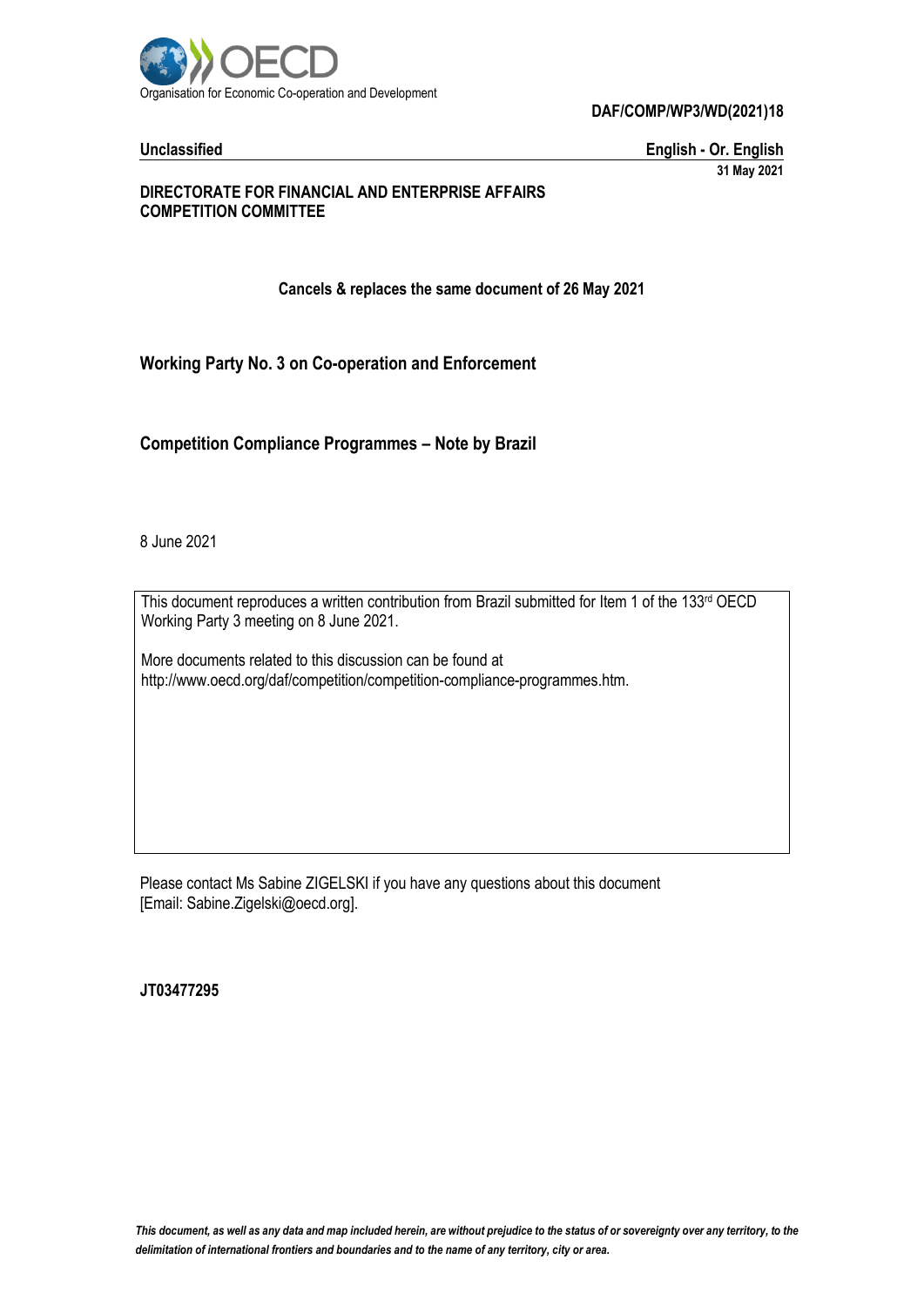*Brazil<sup>1</sup>*

1. Competition compliance programmes are intended to prevent or mitigate the risk of violations of antitrust laws and provide mechanisms for the detection of possible anticompetitive practices, which makes them effective "private" allies, especially in the fight against cartels.<sup>2</sup>

2. Thus, the topic of competition compliance has been gaining prestige within the international academic community.<sup>3</sup> In 2011, the Organisation for Economic Co-operation and Development (OECD) prepared a study into the need of promoting competition compliance programmes. In the study, the delegates of the OECD Competition Committee identified and examined aspects such as antitrust, financial penalties, imprisonment, leniency programmes, and the establishment of a culture of competition.

3. The Brazilian Competition Law (Law 12529/2011) does not explicitly mention compliance programmes – or other programmes aimed at preventing antitrust violation – as mitigating factors to alleviate sanctions for antitrust violations. Nevertheless, CADE has been intensifying its efforts to promote and develop these programmes, applied to competition issues.

4. The anti-corruption wave, which has taken place as from the enactment of the Brazilian Anti-Corruption Law, has further increased the need for transparency and lawfulness in businesses. It functioned as a driving force for firms to adopt compliance programmes (as it is listed as mitigating factors to reduce the applicable sanctions according to the provisions of Article 7, Item III, of the Anti-Corruption Law). In the field of competition law, specifically, there is a symbiotic relationship between corruption and cartels in procurement, for example.<sup>4</sup>

5. Thus, in private firms' relations with governmental bodies, there is an increasing need for transparency and regularity, and compliance programmes can help safeguard these relationships. For this reason, competition compliance programmes are more effective if they are elaborated and implemented as part of comprehensive programmes focused on corporate integrity and ethics, without losing sight of the specific requirements of each law. The truth is that the term "compliance" nowadays is associated not only to compliance programmes but to a whole business model that deals with integrity in all activities carried out by a firm.<sup>5</sup>

6. Recently, cartels in procurement proceedings within the scope of the infamous Operation Car Wash were the subject of cease and desist agreements signed between CADE and some firms, many of which had compliance programmes in place (on paper, at

 $\overline{a}$ 

<sup>&</sup>lt;sup>1</sup> Paper written in collaboration by Diogo Thomson de Andrade, Deputy Superintendent of CADE, Fernanda Garcia Machado and Raquel Mazzuco Sant'Ana, Heads of Anti-Cartel Units, Juliano Pimentel Duarte and Leandro Reis Lucheses, civil servants at the Anti-Cartel Units of CADE.

<sup>2</sup> ANDRADE, Diogo Thomson de; RODRIGUES, Eduardo Frade. A importância do compliance na detecção e combate aos cartéis. In: RODAS, João Grandino; CARVALHO, Vinicius Marques de (org.). **Compliance e Concorrência**. 2nd Edition. São Paulo: Revista dos Tribunais, 2016, pp.121- 146.

<sup>3</sup> Id. pp. 122-128.

<sup>4</sup> Ibid, pp. 139-140.

<sup>5</sup> Ibid. pp. 124-125.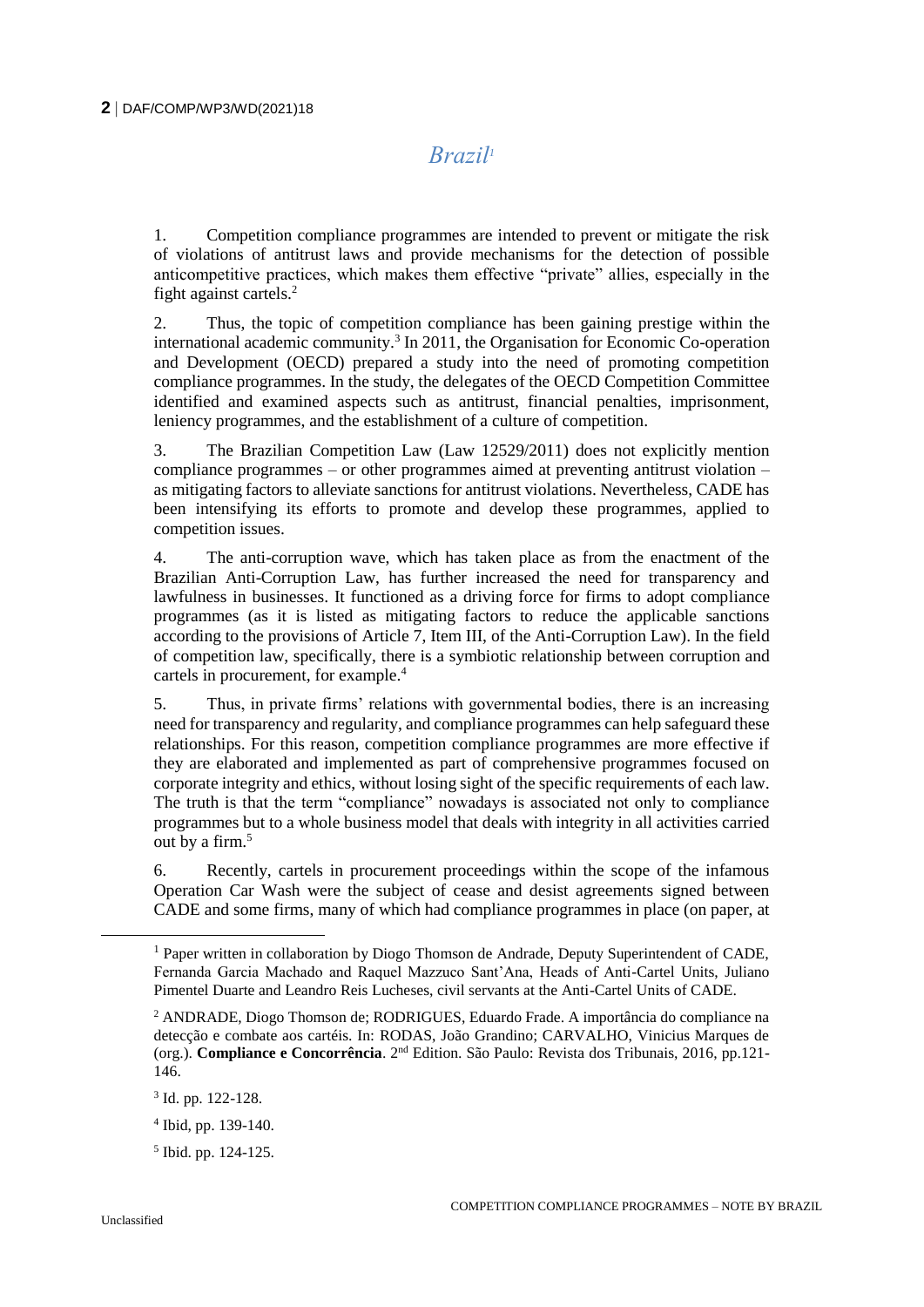least), even though they did not actually comply with the law. These programmes had no practical effect, as part of their (management) corporate culture involved anticompetitive practices and corruption. It was only when firms started to be imposed heavy fines that the number of effective compliance programmes increased.<sup>6</sup>

7. Sham programmes are a great source of concern for CADE and any other competition authority. These superficial, ineffective schemes are not interested in observing the law or fostering a culture of competition. Thus, to elaborate robust compliance programmes, competition authorities should guide their implementation, with the commitment of the firm, the participation of senior management, the use of appropriate resources, whilst giving the firm autonomy and independence. Companies cannot implement these programmes (even if complex or well-structured) just for the sake of discounts, without changing their own corporate culture.

8. In January 2016, CADE released its *Guidelines for Compliance Programs*<sup>7</sup> , that informs companies about the structure and benefits of these programmes, with non-binding directives especially aimed at antitrust. The *Guidelines for Cease and Desist Agreements*  for Cartel Cases<sup>8</sup>, for its turn, provides that a compliance programme is a sign of an infractor's good faith, thus being a mitigating factor that can reduce the fine applicable to signatories in cartel cases. Executing leniency agreements and cease and desist agreements in the fight against cartels is one of the best compliance mechanisms available within the scope of the private sector. For those facing law enforcement, it offers a way out: it is an opportunity to identify and repair the illegal activity and to cooperate with authorities not only to fully disclose the antitrust violation but to severely punish the infractors. In cartels, sophisticated clandestine activities involving several participants, the combination of such alternative mechanisms with solid compliance programmes has an extremely positive dissuasive effect, including by building awareness of competition rules.

9. Against this background, CADE values and fosters compliance programmes for agreements that include alternatives to sanctions, in spite of the seeming paradox of regarding compliance as a mitigating factor (since no infraction would have happened were compliance actually in place). Unlike a judgement of conviction in a case where there was no cooperation, these "exit-door" mechanisms make it possible to enhance compliance programmes, valuing those who decide to cooperate and comply with the rules. At the same time, this allows us to improve tools to detect and punish antitrust violations, strengthening law enforcement and furthering a culture of free competition amongst players of a given market. In this sense, on the one hand, the *Guidelines for Compliance Programs* provides guidance on how to implement a successful programme; on the other hand, in it and in the *Guidelines for Cease and Desist Agreements*, the authority advises these programmes to be used as mitigating factors to alleviate sanctions, thus completing a virtuous circle. Before addressing how this has been put into effect, it is worth mentioning throughout the history

<sup>6</sup> AMCHAM: research conducted by AMCHAM in 2017 show 70.6% of executives state their companies have a well-defined compliance programme, a substantial increase compared to 2016. KPMG (2019): In the assessment of compliance risks, 85% of survey respondents answered one of the greatest challenges in compliance is identifying, assessing, and monitoring regulatory and compliance factors.

<sup>7</sup> CADE. Guidelines for Compliance Programs. 2016. Available at: https://cdn.cade.gov.br/Portal/centrais-de-conteudo/publicacoes/guias-do-cade/complianceguidelines-final-version.pdf

<sup>8</sup> CADE. Guidelines for Cease and Desist Agreements for Cartel Cases. 2016. Available at: https://cdn.cade.gov.br/Portal/centrais-de-conteudo/publicacoes/guias-do-cade/guidelines\_tcc-1.pdf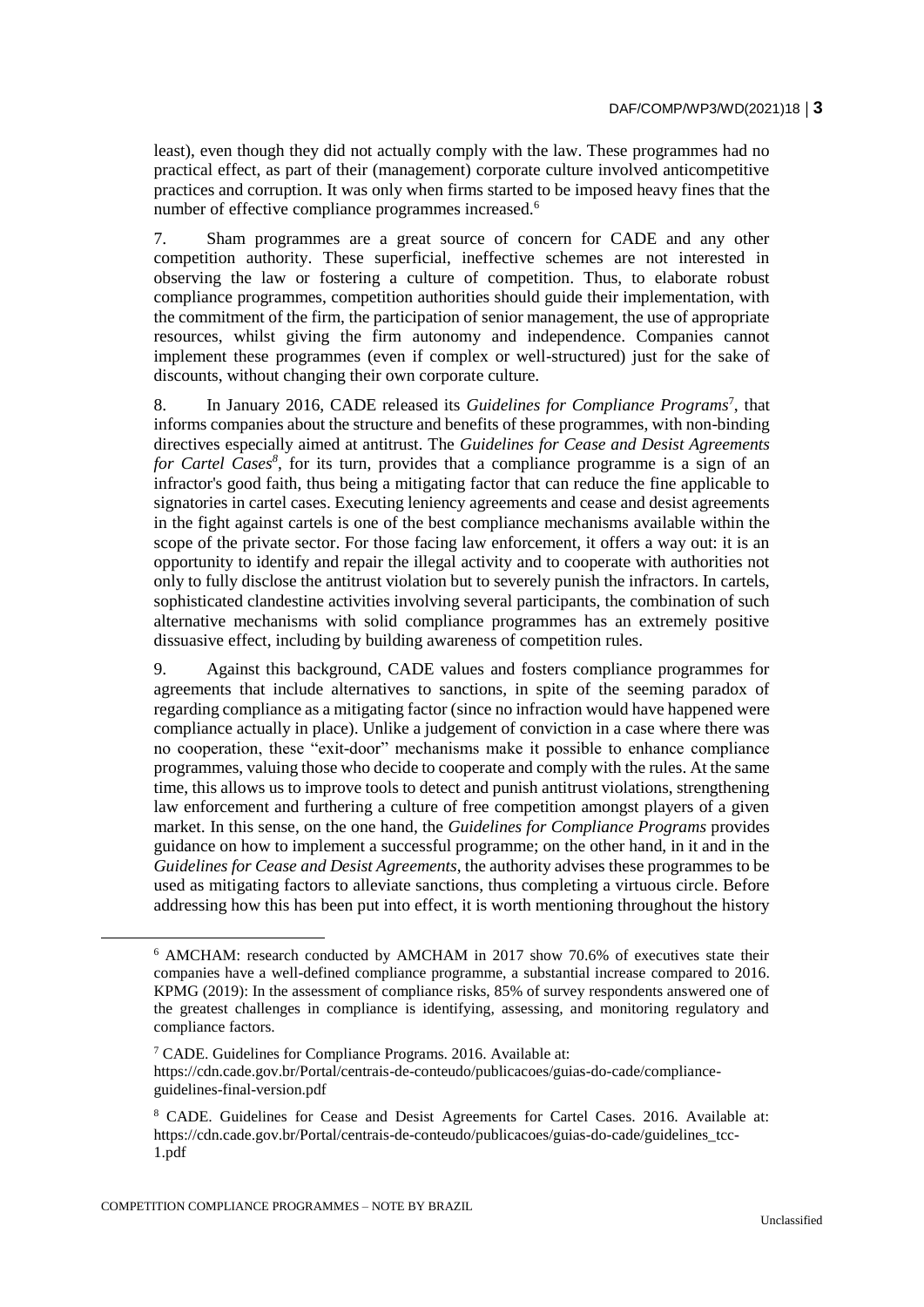of CADE, the authority has always been open to compliance programmes. To illustrate that, we will make a brief examination of the authority's history regarding these programmes before the Brazilian Competition Law came into force.

## **1. A brief history of compliance as a mitigating factor for lighter sanctions within the Brazilian Competition Defense System**

10. To better understand this topic, it is important to mention a few lessons and experiences the Brazilian authority has encountered along its path. The fight against cartels was boosted and became a priority for the Brazilian Competition Defense System (SBDC) when Law 10149/2000 brought significant changes to Law 8884/94, introducing sophisticated investigative and evidence-gathering tools, such as search and seizures and leniency agreements.

11. As authorities became better at detecting antitrust violations, infractors were imposed even larger fines<sup>9</sup>, putting competition compliance on the private sector's radar. The public sector then realised the importance of developing public policies to promote compliance programmes, primarily to foster a culture of competition and, with the contribution of participants, the capacity to detect antitrust violations.

12. In 2004, the former Secretariat of Economic Law (SDE) of the Ministry of Justice issued Administrative Rule  $14/2004^{10}$ , which established the Antitrust Violation Prevention Programme  $(PPI)^{11}$ . However, competition compliance and culture were both new to Brazil; this, added to the disagreeing opinions on the authority's role to promote such programmes, created legal uncertainty. Hence, the single company that embarked on the programme had its consultation dismissed. In 2007, Resolution 46 introduced into the Statutes of CADE a provision allowing a PPI where a Cease and Desist Agreement was proposed (Article 129- $A^{12}$ ). At that time, Cease and Desist Agreements (a kind of leniency programme) also became a possibility for cartel cases again – since this possibility was actually present in the original text of the law but had been removed in 2000. Since then, a series of precedents have required the PPI is adopted as a condition for applying to Cease and Desist Agreements (TCC).

 $\overline{a}$ 

<sup>9</sup> As from CADE's first convictions for cartel formation in the context of the iron cartel case of 1999, its priority gradually became investigating anticompetitive conduct, with increasingly heftier fines (e.g. the cartel of medical and industrial gauze, fined BRL 2.9 billion in 2010, the authority's highest until then, and the cement cartel in 2014, fined BRL 3.1 billion).

<sup>&</sup>lt;sup>10</sup> It sets general directives for elaborating an Antitrust Violation Prevention Programme (PPI) and the requirements and conditions for receiving a certificate of the programme from the former Secretariat of Economic Law (SDE).

<sup>&</sup>lt;sup>11</sup> Formerly, the SDE could recommend CADE's sanctions were reduced, when effective for the case and requested by the interested party. This possibility was revoked by the SDE's Administrative Rule 48/2009.

 $12$  Article 129-A: in an application for a Cease and Desist Agreement, the following elements must be included: I- a detailed description of the defendant's obligations to stop the illicit activity under investigation or their harmful effects, in addition to other applicable obligations; II - the amount of financial contribution to be paid to the Fund for De Facto Joint Rights [Fundo de Defesa de Direitos Difusos], where applicable; **III - a provision setting an Antitrust Violation Prevention Programme [PPI];** IV - if the party is a company and/or an administrator, the turnover of the enterprise in the year prior to the year the administrative proceedings or preliminary enquiries were initiated. Sole Paragraph - The terms of the application may be granted confidential treatment.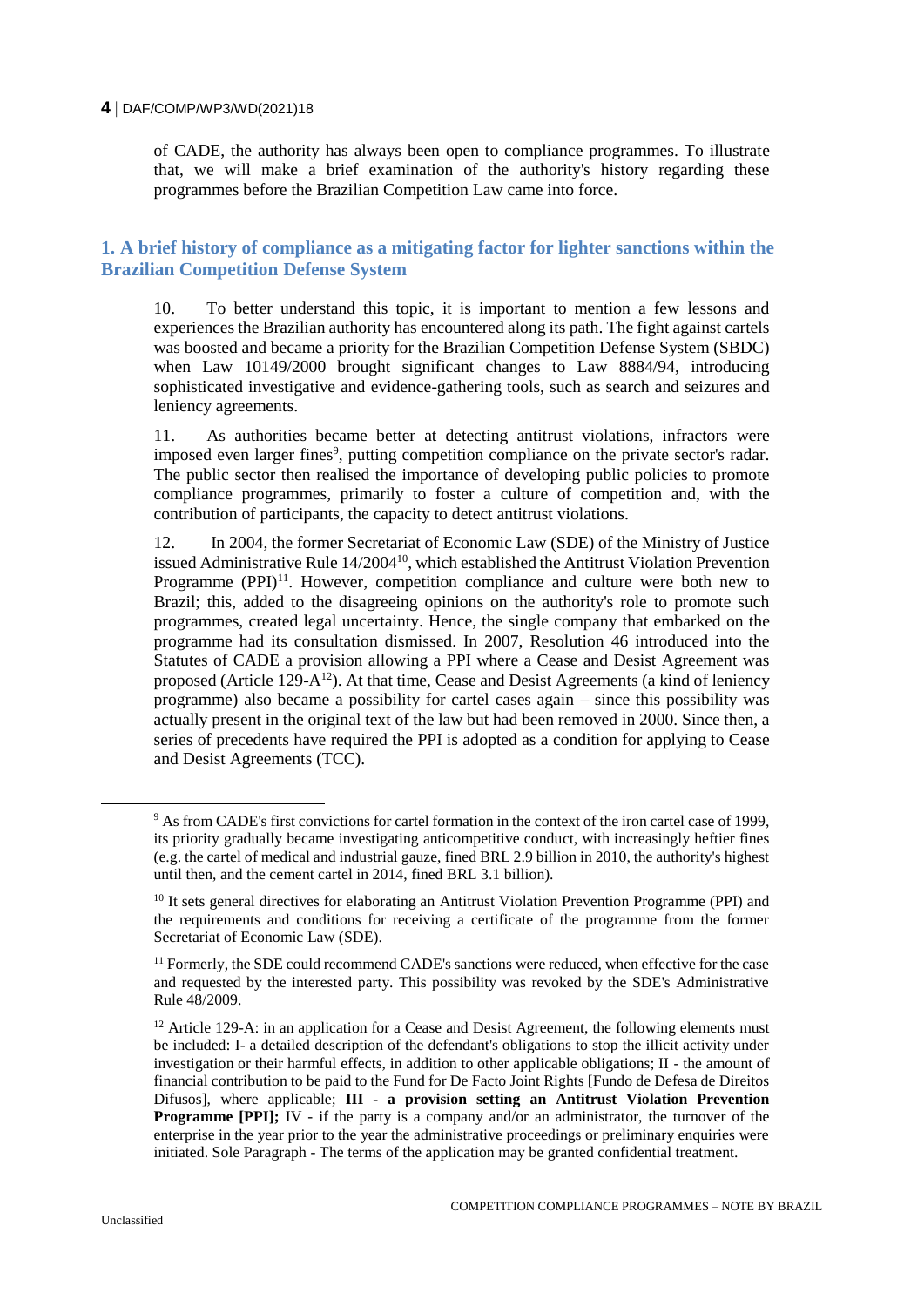13. The first such case was signed between company LAFARGE Brasil S/A and CADE in the context of an investigation into cartel activity in the cement industry<sup>13</sup>. Later, in July 2008, CADE entered into a Cease and Desist Agreement with ALCAN Embalagens do Brasil and stipulated a rule that a company's legal representative or director should be appointed Compliance Officer to coordinate the compliance programme<sup>14</sup>. Compliance programmes are not only applied in the fight against antitrust violations but also in the *exante* reviews of M&A activity. For instance, CADE used to impose the adoption of a compliance programme as a condition to clear transactions through the former agreement for fulfilling post-merger conditions  $(TCD)^{15}$ ; the same happens with our present-day Merger Control Agreement (ACC), that imposes the adoption of compliance programmes amongst other measures.<sup>16</sup>

14. Thus, we can assume this topic is no longer new to the Brazilian competition authority, which has over the years enhanced its policy, mainly by taking them into account when considering proceedings to punish antitrust infractors. On a different note, we will now see how CADE, under Law 12529/2011 (the Brazilian Competition Law), has been

<sup>15</sup> Merger Review 08012.002148/2008-17 (Campo Limpo joint venture). The antitrust compliance programme was a result of concerns raised by sensitive information sharing. According to the former Secretariat for Economic Monitoring (SEAE), "the joint venture would create a legitimate forum where representatives of the holding companies can interact, sharing relevant competitive information on the market that is nearly undetectable by competition authorities."

<sup>16</sup> Merger Review 08700.009924/2013-19 (Applicants: Innova S.A. and Videolar S.A.). The applicants also committed to adopt an open-door policy with CADE. Regarding the interim measures CADE imposed, we highlight: "2.3. The Signatories commit to improve their internal rules for preventing antitrust violations and to undertake the compliance programme, which guides and draws the boundaries of every action taken inside and outside the companies by the Signatories, their employees, or their representatives before any third party, especially suppliers, customers, competitors, and organisations of workers or employers."; and "2.3.1. The Signatories undertake to publicise the compliance programme within their companies and to effective and regularly train every person directly or indirectly connected to the tactical and strategical departments of the Signatories. These persons must abide by the rules established in the programme, under pain of facing disciplinary proceedings." Regarding Merger Review 08700.008607/2014-66 (Applicants: GlaxoSmithKline PLC and Novartis AG), a joint venture between the applicants led to CADE introducing some principles to guide corporate governance, so as to ensure no undue information sharing takes place. We highlight the following principle: "10.1.1 ... In particular, the undue sharing of this information within the Novartis group will be prevented through strict barriers that will block access to the information (such as physical and electronic barriers, compliance training, and mechanisms for constant monitoring)."

 $\overline{a}$ 

<sup>13</sup> Clause 3.1. of the Cease and Desist Agreement reads: "The SIGNATORY **commits to improve its internal rules for preventing antitrust violations and to undertake the attached competition compliance programme** (Annex II), which guides and draws the boundaries of every action taken inside and outside the company by the company itself, its employees, or its representatives before any third party, especially suppliers, customers, competitors, and organisations of workers or employers."

<sup>&</sup>lt;sup>14</sup> ALCAN Embalagens, or any of its affiliate companies, must appoint one of its legal representatives or directors **Compliance Officer**, tasked with coordinating and supervising the programme to implement and strengthen its goals. The **Compliance Officer** must have been formally and expressly given full responsibility and authority to develop and enforce the compliance programme. POSITION OF COMPLIANCE OFFICER. 08700.005281/2007-96 Proposal for Cease and Desist Agreement within Administrative Proceedings 08012.004674/2006-50 Main Party Embalagens do Brasil Ltda Mercado Indústria de Plásticos e Borrachas. Type of proceedings: Application Filing. On 26 October 2007. Rapporteur: Commissioner Ricardo Villas Bôas Cueva. Filed before the Administrative Council for Economic Defense [CADE].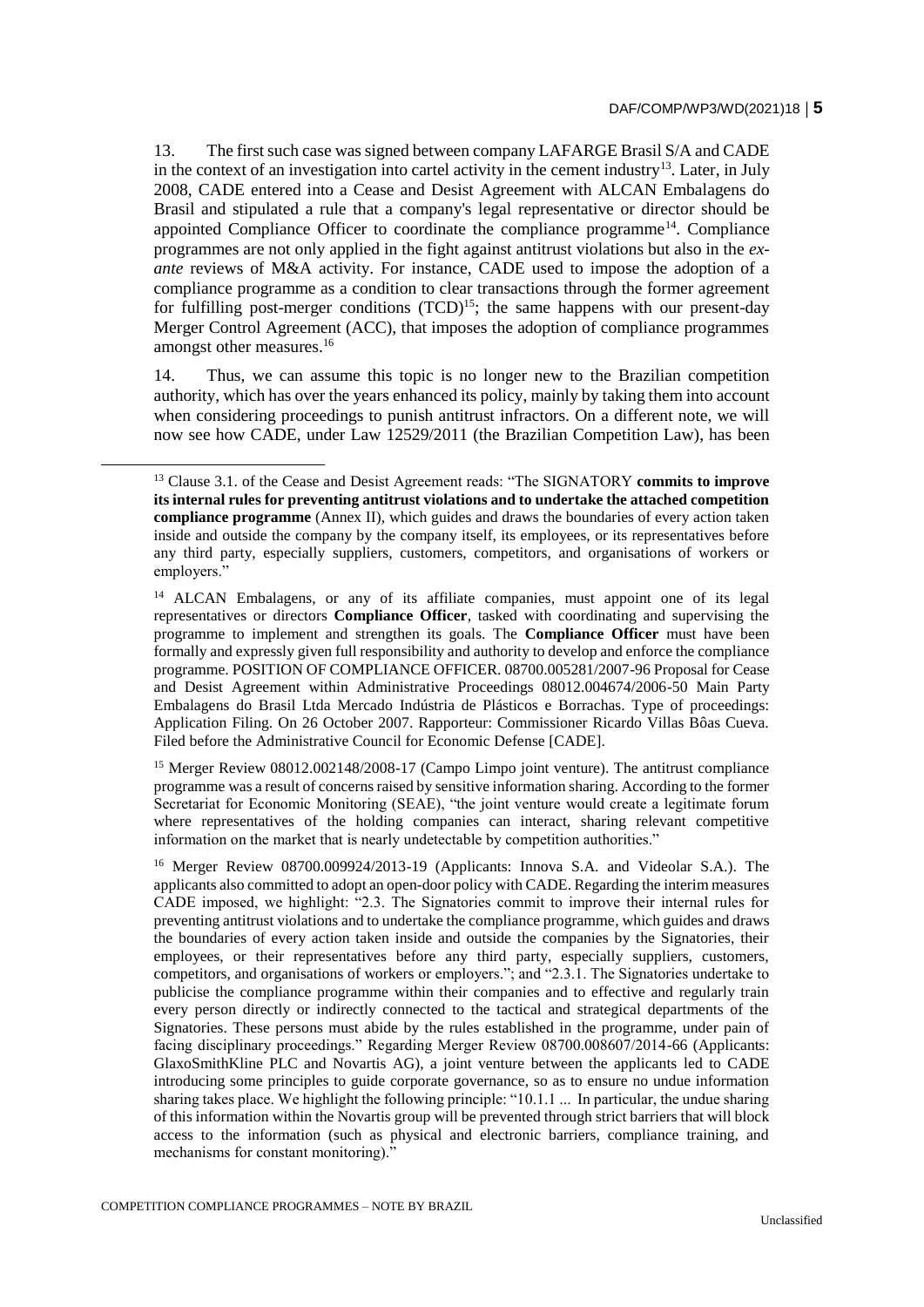using these programmes as a mitigating factor for lighter sanctions within Cease and Desist Agreements in cartel cases, whilst taking the opportunity to introduce a culture of compliance and have greater dissuasive effects.

## **2. The use of compliance to mitigate sanctions in Cease and Desist Agreements under Law 12529/2011.**

### **2.1. The compliance clause in Operation Car Wash's agreements**

15. As set forth in CADE's *Guidelines for Competition Compliance Programs*, merely undertaking a compliance programme does not preclude the authority from punishing antitrust violations. Nonetheless, a robust programme may be understood as an evidence of the infractor's good faith and of reduced negative economic effects on the market, hence, it can be a mitigating factor in determining a fine.

16. CADE's *Guidelines for Cease and Desist Agreements* contains a similar but more specific provision on the matter. According to the guidelines, a compliance programme indicates an infractor's good faith and is thus considered a mitigating factor, reducing the financial contribution levied on an agreement's signatories in cartel cases. However, one must prove the programme existed before the agreement. In addition, the decision to propose the agreement must be directly related to the decision to enter into it and to the information and documents provided.

17. For instance, CADE offered a discount related to implementing or maintaining these programmes in nine Cease and Desist Agreements executed<sup>17</sup> in the scope of cartel investigations of Operation Car Wash.

18. In those cases, no mitigating factors have been applied and the tax rate of expected fines for the firms were established at its maximum value (or nearly), to ensure the deterring character of the financial contributions.

19. Nonetheless, the cases of the Cease and Desist Agreements followed other possibilities provided for in CADE's *Guidelines for Competition Compliance Programs*, according to which the compliance programme may increase the discount percentage applicable.

20. CADE has considered the compliance programme as one possible manner of contribution from the firms, based on the expectation that adopting a well-developed, solid

<sup>&</sup>lt;sup>17</sup> The Applications are the following:

<sup>08700.004337/2016-86</sup> SEI/CADE - 0549603 - [Cease and Desist Agreement \(TCC\);](https://sei.cade.gov.br/sei/modulos/pesquisa/md_pesq_documento_consulta_externa.php?DZ2uWeaYicbuRZEFhBt-n3BfPLlu9u7akQAh8mpB9yP8PB6Qt5s0e5VYQuDRT0hl6FdPb-VuOzD3ronsiYAO3iKpbPnnSyLXavNPcO4M7ZYulBHgK_b6OrSfLYUoiPeE) 08700.004341/2016-44 SEI/CADE - 0549581 - [Cease and Desist Agreement \(TCC\);](https://sei.cade.gov.br/sei/modulos/pesquisa/md_pesq_documento_consulta_externa.php?DZ2uWeaYicbuRZEFhBt-n3BfPLlu9u7akQAh8mpB9yNKQC3BIS0kdY-qi5TUvVRTNsE2jnBz-1eyG1C66T-JsMSvAp9WPUnjv9QG6QyQ38KsQ6fn-DhVbbKYDflygnm7) 08700.008159/2016-62 SEI/CADE - 0549175 - [Cease and Desist Agreement \(TCC\);](https://sei.cade.gov.br/sei/modulos/pesquisa/md_pesq_documento_consulta_externa.php?DZ2uWeaYicbuRZEFhBt-n3BfPLlu9u7akQAh8mpB9yN4paJaWmB2NRuZcuF4xt4rouLxk_78uQV7ZGWFPC3Mgg59HyieU2C8ZVdOpUMMEDRfYnvNVvTmqkhlqHJkmI1f) 08700.007077/2016-09 SEI/CADE - 0549539 - [Cease and Desist Agreement \(TCC\);](https://sei.cade.gov.br/sei/modulos/pesquisa/md_pesq_documento_consulta_externa.php?DZ2uWeaYicbuRZEFhBt-n3BfPLlu9u7akQAh8mpB9yN3xSE9TNPzOdNQw9nb0628EzHEe_K75__IIu1xd6AAJN68UJ5tyVfrzQq35qX1aysDODoir3EUZvJ_vqKLOgI-) 08700.008158/2016-18 SEI/CADE - 0549563 - [Cease and Desist Agreement \(TCC\);](https://sei.cade.gov.br/sei/modulos/pesquisa/md_pesq_documento_consulta_externa.php?DZ2uWeaYicbuRZEFhBt-n3BfPLlu9u7akQAh8mpB9yNgM7DvHNnDs_QP9jB6beDWO2xmRzj-ixGmRMQHDa41uHOui_2jZupNnAy-K62pS2D1gaYXW14p7oXTEUtgZSuE) 08700.005078/2016-19 SEI/CADE - 0549259 - [Cease and Desist Agreement \(TCC\);](https://sei.cade.gov.br/sei/modulos/pesquisa/md_pesq_documento_consulta_externa.php?DZ2uWeaYicbuRZEFhBt-n3BfPLlu9u7akQAh8mpB9yOhIJNXKpDxcAaLABQYbCJK106j7RHrdoq6tcWNiHWDi_iq0myshvStabunfct450G5o9oimbQL2MEm5biCi8dJ) 08700.004137/2017-12 SEI/CADE - 0841523 - [Cease and Desist Agreement \(TCC\);](https://sei.cade.gov.br/sei/modulos/pesquisa/md_pesq_documento_consulta_externa.php?DZ2uWeaYicbuRZEFhBt-n3BfPLlu9u7akQAh8mpB9yNmMFHy82XPgP-VVJVnOHHFehruQiELTji_F_uF8lO1RdahEZ76rz6-vnkzV9rUkYLhDZ-IcRZsRGXVGY5JUbSx) 08700.004408/2017-21 SEI/CADE - 0841526 - [Cease and Desist Agreement \(TCC\);](https://sei.cade.gov.br/sei/modulos/pesquisa/md_pesq_documento_consulta_externa.php?DZ2uWeaYicbuRZEFhBt-n3BfPLlu9u7akQAh8mpB9yNMULzDi3hRjBMPvRno_Me7smUmU45YwRHVFcMC-3gzQrGDuayncGmvM5_Ve_Y88gkpmis3K9J2AYf2AXV4j8r2) and 08700.004419/2017-10 SEI/CADE - 0841529 - [Cease and Desist Agreement \(TCC\).](https://sei.cade.gov.br/sei/modulos/pesquisa/md_pesq_documento_consulta_externa.php?DZ2uWeaYicbuRZEFhBt-n3BfPLlu9u7akQAh8mpB9yNeg0pjn2RiBlfjW4cVNAToYMX9rI1_sK7XmKi9IxBpc1YI428Oif0a5_66DZvIsNbj8AjCcS63YcQbzxJTO4xY)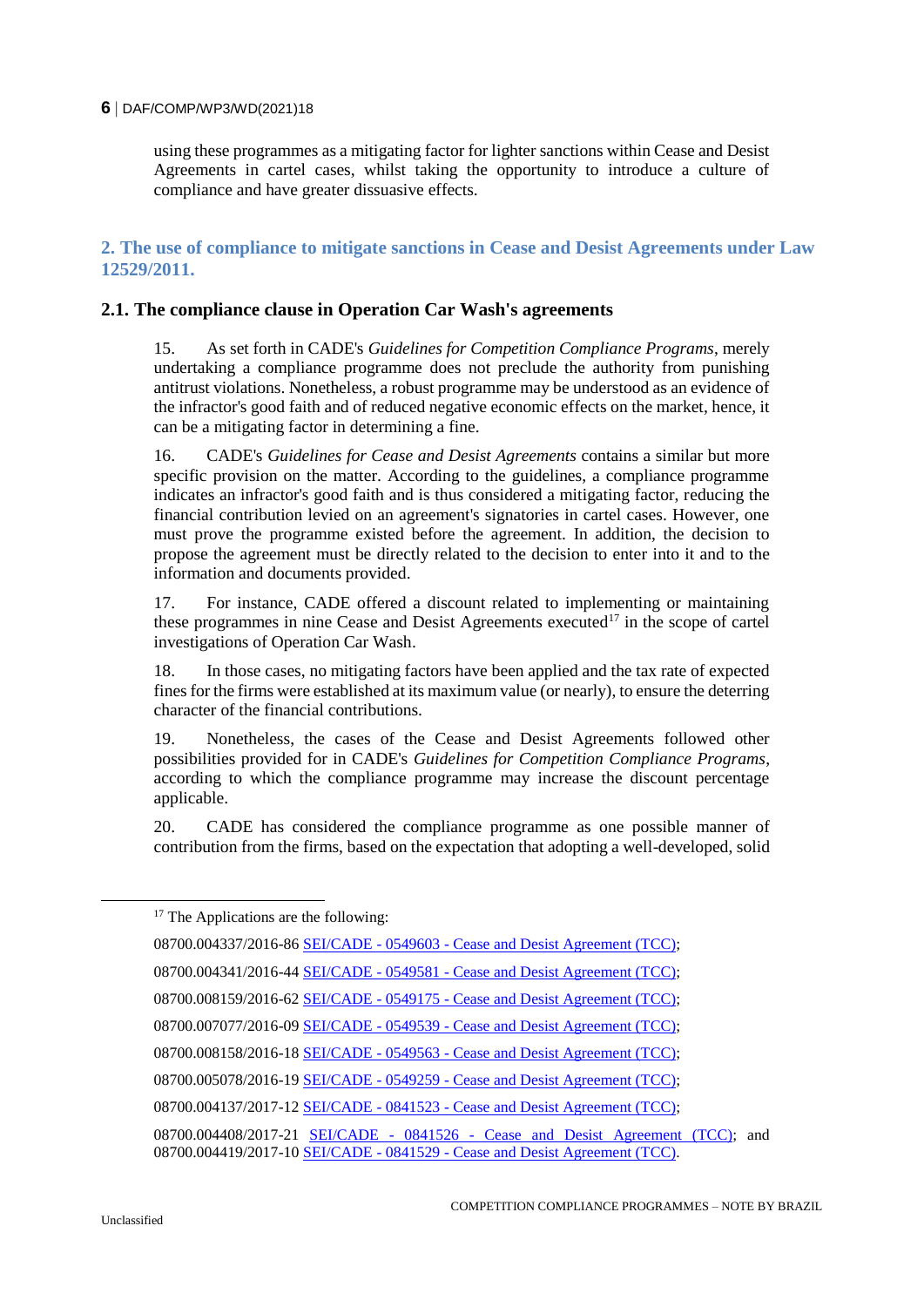and lasting programme of competitive integrity will prevent the respective firms and its staff from incurring once again antitrust violations.

21. Therefore, the firms were granted an additional discount of up to 4%<sup>18</sup> on the financial contributions in the Cease and Desist Agreement, as long as they employed, maintained and improved a competition compliance programme in all of their transactions in Brazil or abroad but with possible impacts in Brazil.

22. Competition compliance programmes must follow the guidelines and possible updates of CADE's *Guidelines for Competition Compliance Programs*, particularly regarding: a) the commitment of the senior management; b) the adoption of a code of conduct with formal guidelines on competition compliance; c) the autonomy and independence of the compliance team; d) the criteria, methodology and individuals responsible for competition risk analysis; e) the internal communication and reporting channels and activities, with broad disclosure amongst employees, suppliers, service providers, in addition to ensuring the anonymity of applicants; f) the regular courses and training programmes; g) the review, adjustment or change of the Programme, h) the adoption of specific procedures to prevent sensitive information sharing or agreements between competitors, especially within participation in procurements and meetings of unions and entities of the sector.

23. The commitments related to competition compliance programmes must be fulfilled for the entire term of the agreements. That means firms must maintain, develop and improve their compliance activities, with a focus on competition, for a term of about 20 years.

24. The firms must submit to CADE annual reports on the programme, with an external professional opinion, for the authority to monitor compliance with the commitments. Besides, firms shall report to CADE whenever there is a sign or suspicion of possible anticompetitive practices.

25. It is worth mentioning that eventual non-compliance with these commitments will not necessarily imply total non-compliance with the Cease and Desist Agreement. However, firms that fail to comply with the compliance programme commitments must pay a fine to CADE corresponding to twice the amount of the discount obtained, in updated amounts.

26. Besides penalising the firms involved in severe antitrust violations, such as those under investigation within the Operation Car Wash, it is important to ensure that history does not repeat itself. This is achieved not only with strict penalties but with a cultural change within the organisations and the market in which they operate. CADE understands that competition compliance programme will add to this cultural change in infrastructure sectors.

27. Therefore, there is an incentive to adopt, maintain and develop an effective compliance program that adds to the antitrust enforcement through the financial contribution, which is calculated based on an expected proportional and dissuasive fine.

28. The firms that entered into a Cease and Desist Agreement with CADE are large corporations operating in many different markets that have decided to turn the page by admitting their illegal conduct and committing not to repeat it. Thus, the commitment of

<sup>&</sup>lt;sup>18</sup> This maximum discount was defined based on the maximum value applied to discounts provided for in Article 18, Item V of the Executive Order 8420/2015, regarding Leniency Agreements within the Anti-Corruption Law (Law 12846/2013); and following the discount limits established in the Statutes of CADE.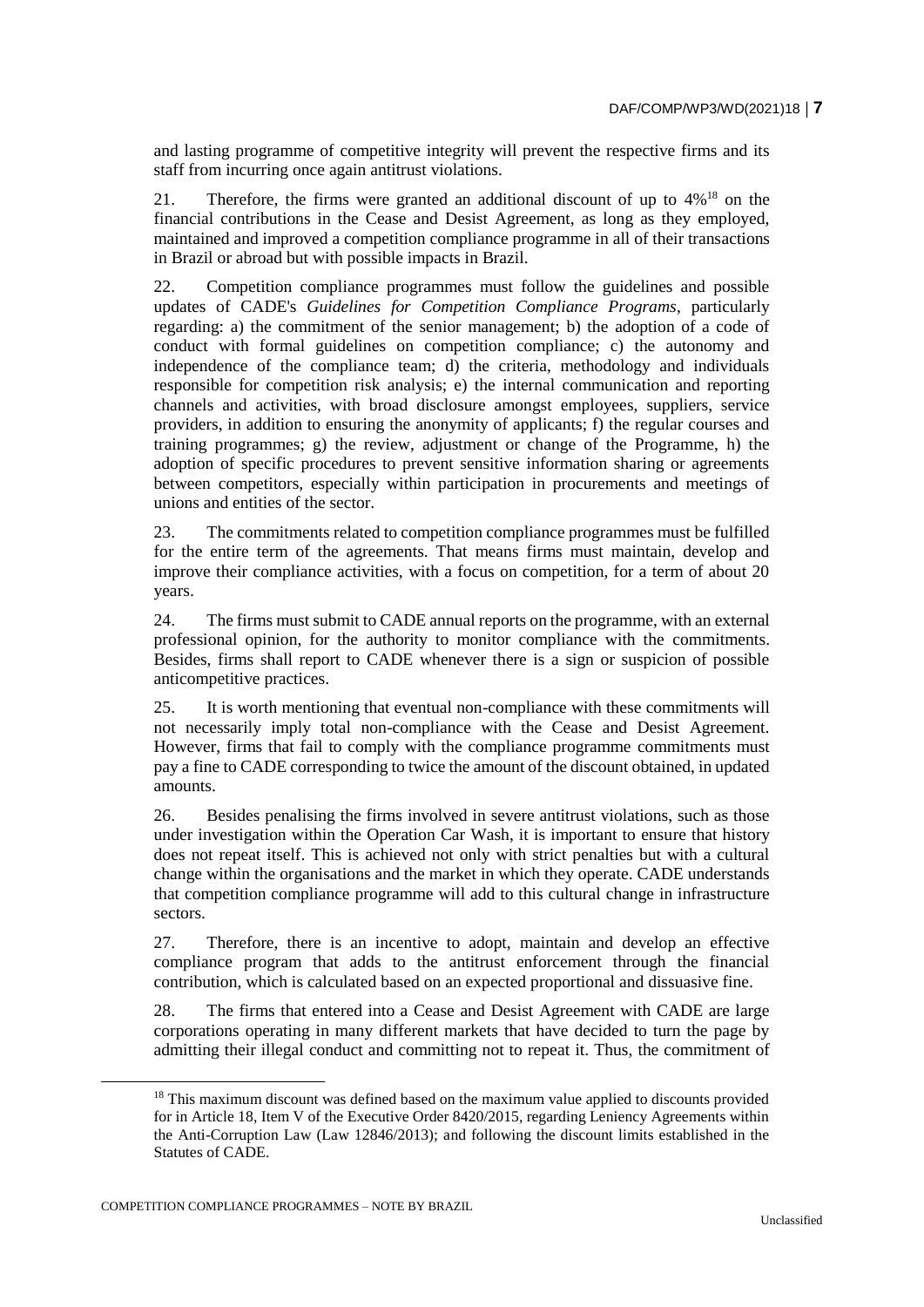firms with competition compliance may contribute to fulfilling the commitments assumed with CADE. Additionally, it guides their performance by ethics and legality, and ensures the good functioning of markets, with positive external effects to strengthen a culture of competition in Brazil.

# **2.2. The case of fuels in the Federal District**

29. The Administrative Proceeding  $08012.008859/2009-86^{19}$ , in progress at the General Superintendence of CADE, investigates a cartel in the markets of distribution and resale of fuels in the Federal District. Approximately 40 groups of resellers and the main distributors of Brazil are under investigation. In 2017, the firm Cascol Combustíveis para Veículos Ltda.<sup>20</sup> (the largest company in the market of resale) entered into a Cease and Desist Agreement with CADE.

30. Amongst the obligations (such as divestiture and corporate restructuring), the agreement imposed a behavioural obligation related to the establishment of a compliance programme, which should be implemented within 12 months after signing the agreement. Due to the programme, in addition to the regular discount related to procedural collaboration, an extra 5% discount was granted on their financial contribution.

31. Furthermore, CADE has imposed a corporate restructuring on the Cascol Group for the start of a new phase in the management of the business. Additionally, the authority has prohibited cross-shareholdings and required the establishment of an executive board to strengthen the internal control systems of the firm, which should be formed by at least four members, who cannot hold concurrently management positions nor be a partner or work with competing companies. Besides the mere undertaking of compliance programmes, given the severity of the incurred conduct and the strong influence on the conduct by the firm applicant of the agreement (which was a leader and the largest group in the market in the Federal District), it was observed the need for a real change in the business management to establish a new culture for competition.

32. Additionally, CADE defined that implementing the compliance programme along with the establishment of the executive board would be a precondition for the managing members of the Cascol group, investigated for the practice of cartel, be able to retake their managing positions in the firm (end of debarment).

33. Thus, the Cease and Desist Agreement defined that the compliance programme to be implemented should comply with the following guidelines: establishment of a code of ethics of the firm, with well-defined principles and guidelines to guide the business administration, following the guidelines provided by the Guides of CADE and the Office of the Comptroller General of Brazil (CGU); definition of the areas and extent of risk involved in the several activities of the firm; establishment of a compliance committee or equivalent body for the continuous monitoring of risk, as well as for the follow-up and

<sup>&</sup>lt;sup>19</sup> Administrative Proceeding 08012.008859/2009-86. Applicant: José Antonio Machado Reguffe. Respondents: Cascol Combustíveis Para Veículos Ltda; Sindicato do Comércio Varejista de Combustíveis Automotivos e de Lubrificantes do Distrito Federal (Sindicombustíveis-DF); Petrobrás Distribuidora S/A.; Raízen Combustíveis S/A (successor of Shell Brasil Ltda. and Cosan Combustíveis e Lubrificantes S/A); Ipiranga Produtos de Petróleo S/A.; Alesat Combustíveis S/A; the service stations networks Autoshopping; Brasal; Gasolline, Igrejinha, Ilson, Iticar; Karserv; Mizuno Kay; Passarela; Serv Car; Arrochela; JB; JPC; Disbrave and Rede Z+Z.; amongst others.

<sup>&</sup>lt;sup>20</sup> Application  $08700.004602/2016$ -26 related to the Administrative Enquiry  $08012.008859/2009$ -86. Applicant: Cascol Combustíveis Para Veículos Ltda. Available at[: SEI/CADE -](https://sei.cade.gov.br/sei/modulos/pesquisa/md_pesq_documento_consulta_externa.php?DZ2uWeaYicbuRZEFhBt-n3BfPLlu9u7akQAh8mpB9yMPNPjHPGG0zCIGPdwZ1Nga8cmCfcRW1vUe9-dFdFTHj9A7fDTqc-kv1mnc62uIl2_P340yblE5yvjWkRPmJoVW) 0318671 - Cease [and Desist Agreement \(TCC\).](https://sei.cade.gov.br/sei/modulos/pesquisa/md_pesq_documento_consulta_externa.php?DZ2uWeaYicbuRZEFhBt-n3BfPLlu9u7akQAh8mpB9yMPNPjHPGG0zCIGPdwZ1Nga8cmCfcRW1vUe9-dFdFTHj9A7fDTqc-kv1mnc62uIl2_P340yblE5yvjWkRPmJoVW)